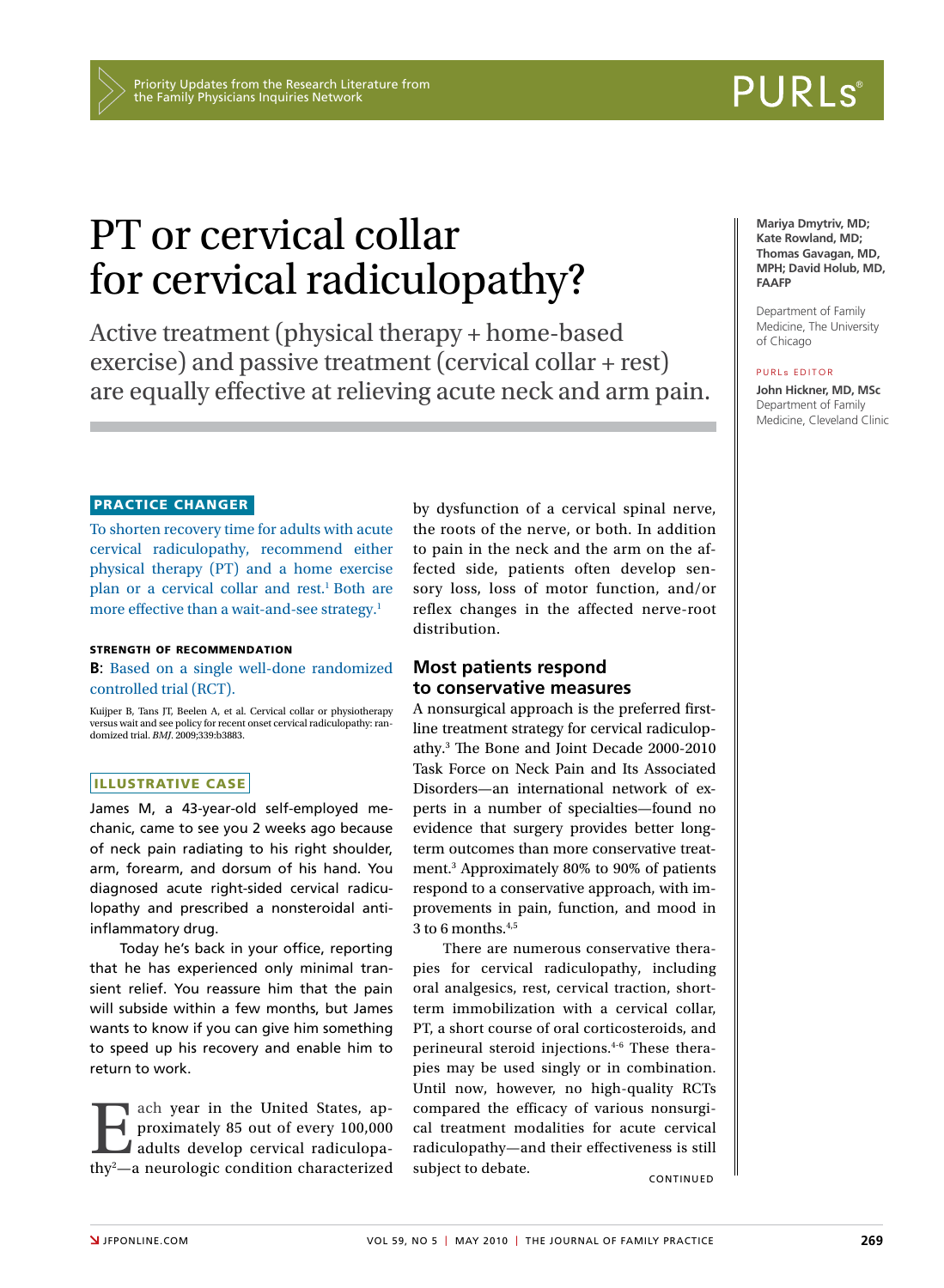#### STUDY SUMMARY

#### **Initially, both Tx modes beat wait-and-see**

The study by Kuijper et al<sup>1</sup> is the first RCT to compare the effectiveness of PT, cervical collars, and a wait-and-see strategy in alleviating symptoms of cervical radiculopathy. Enrollees (N=205) were men and women ages 18 to 75 years who were referred by general practitioners in 3 Dutch hospitals. All the participants had a diagnosis of cervical radiculopathy confirmed by a neurologist. In addition, all the cases were of recent onset, with symptoms of <1 month's duration at the time of enrollment. Patients with clinical signs of cord compression and those who had previously been treated with either PT or a cervical collar for this episode were excluded.

The researchers randomized the participants into 3 groups: PT, cervical collar, or control. All the groups were comparable at baseline.

**Those in the PT group** received twice weekly therapy for 6 weeks, with a focus on mobilizing and stabilizing the cervical spine. They were also taught to perform home exercises and advised to do the exercises daily.

**Patients in the cervical collar group** were given a semi-hard, snugly fitted collar and instructed to wear it during the day for 3 weeks—and to rest as much as possible. They were weaned from the collar over the course of another 3 weeks.

**Participants in the control group** were simply told to follow their normal daily routine as much as possible. All 3 groups were permitted to take oral pain medication as needed.

The primary outcome measures were changes over time in neck and arm pain scores, using 2 validated measurement tools: a 100-mm visual analog scale (VAS) and a 100-point neck disability index (NDI). Both tools were used at 3 weeks, 6 weeks, and 6 months. Secondary outcomes were treatment satisfaction (as measured on a 5-point scale), use of opiates, and working status.

### **By 6 months, differences virtually disappeared**

Both the active and passive interventions reduced arm and neck pain faster than the waitand-see strategy. At 6 weeks, participants in both the PT and cervical collar groups reported a 31-mm reduction in arm pain (*P*=.007 and .006, respectively), compared with a 19-mm reduction for those in the control group (*P*=.006). This is a clinically meaningful difference.

The rate of reduction in neck pain over the first 6 weeks was: PT group, 2.4 mm/week, *P*=.002; cervical collar group, 2.8 mm/week, *P*=<.001; and control group, 0.9 mm/week. The rate of reduction in the NDI was 1.4 points per week for the control group vs 2.3 points per week for the cervical collar group (*P*= .024). The PT group fared no better on the NDI measure than the control group. This may reflect the fact that the index predominantly measured disability caused by neck pain, whereas arm pain scores, —which were highest initially—showed the greatest improvement, the authors note.

At 6 months, pain and disability had almost resolved for all the patients, regardless of their treatment group, and secondary outcomes treatment satisfaction, analgesic use, and working status—were similar for all 3 groups.

#### What's new

#### **High-quality RCT supports PT and cervical collar**

Some investigators have advocated the shortterm use of immobilization with either a cervical collar or a cervical pillow during sleep. Until now, however, there was no conclusive evidence about the benefits of this approach.

One earlier RCT (N=493) compared 5 treatment modalities—traction, positioning, collar, placebo tablets, and heat treatment—and found no significant difference in pain and ability to work.7 That trial was done nearly 15 years ago, however, and the investigators did not use validated outcome scales. Therefore, the trial would not meet current RCT standards.

The study we report on here leaves little doubt that the 2 treatments reviewed—PT and cervical collar—provide more rapid relief than a wait-and-see approach.

# **CAVEATS**

## **Pain meds still needed, unanswered questions remain**

Although the cervical collar and PT groups had less pain at 3 and 6 weeks compared with the controls—and all 3 groups showed equal

**Both the active and passive interventions reduced arm and neck pain faster than the wait-and-see strategy.**